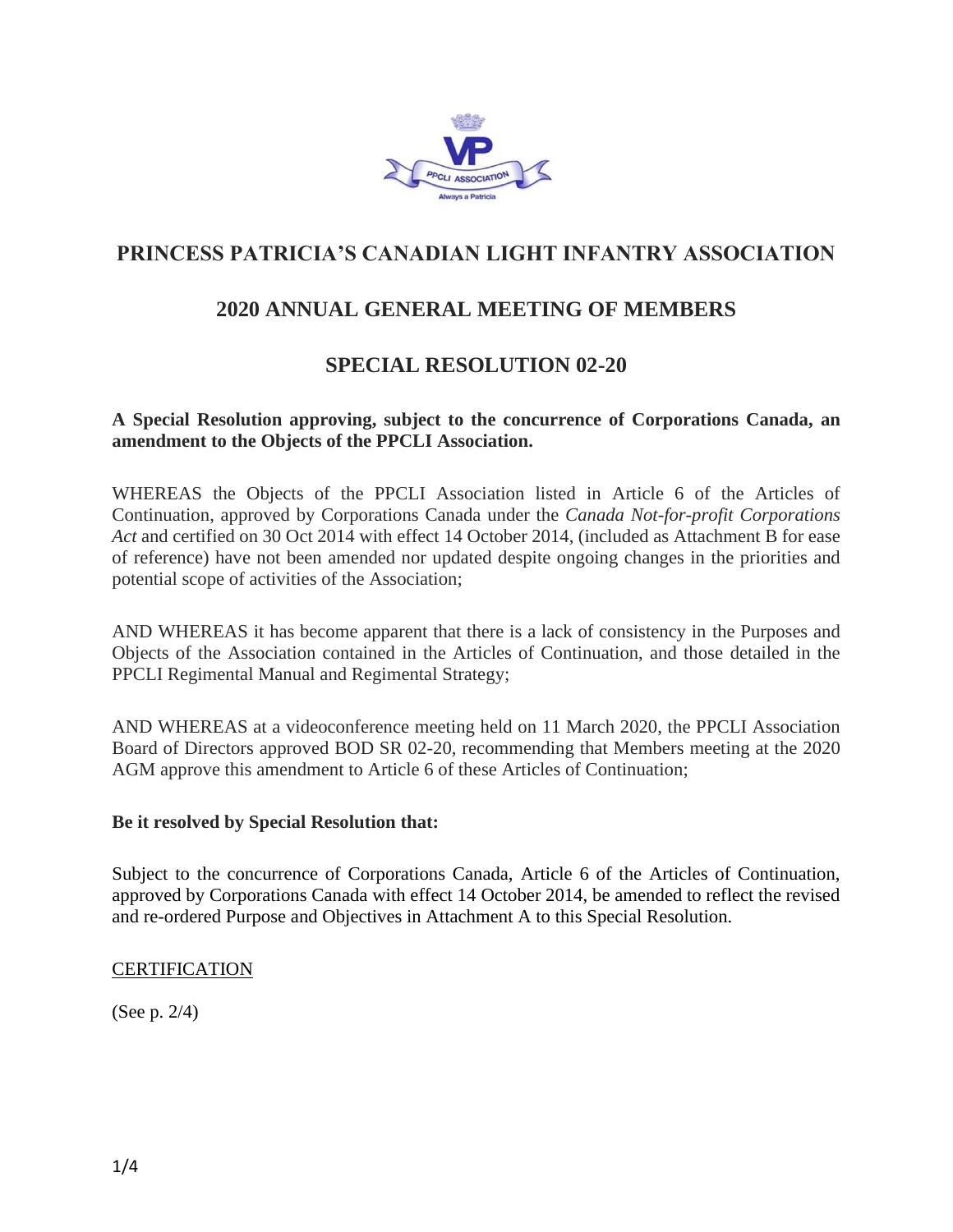#### **CERTIFICATION**

At the 2020 Annual General Meeting of Members, which due to the COVID-19 travel and group meeting restrictions, was held by video conference in accordance with PPCLI Association By-law No. 1, para 4.09 – 1. to 3., AGM Special Resolution 02-20 was moved by Paul Hale, President of the PPCLI Association, and seconded by Dougal Salmon, Vice-President of the Association, and was approved by the required two-thirds majority of the Members, a quorum being signed into the virtual meeting.

May 2020 Paul Hale President PPCLI Association

#### Attachments:

- A. Revised, Re-ordered and Prioritized Purpose and Objectives of the PPCLI Association
- B. Current (2014) Approved Purpose and Objectives

Note: Subject to the approval of SR 02-20 by Members at the AGM, the revised Purpose and Objectives will be submitted to Corporations Canada for their approval and issue of a new Certificate of Continuance, replacing that issued on 30 October 2014. This Special Resolution will become effective on a date to be issued by Corporations Canada and will be published and distributed at that time.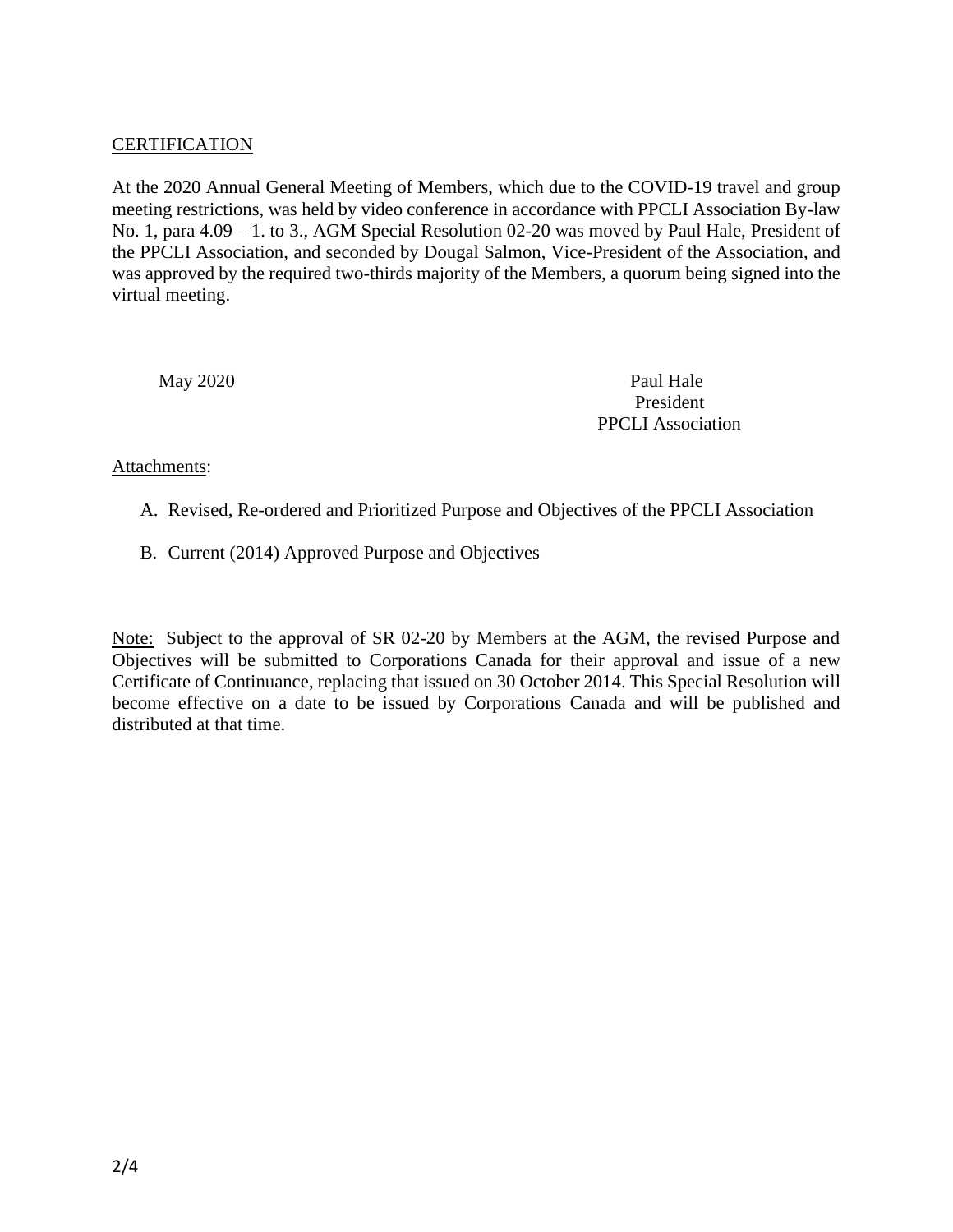Attachment A PPCLI Assn AGM SR 02-20

Revised and Re-ordered and Prioritized Purpose and Objectives – PPCLI Association

### **6 – Statement of the purpose of the corporation**

The Princess Patricia's Canadian Light Infantry Association supports the interests of the Regiment and the Regimental Family, including its soldiers, veterans and families, through the pursuit of the following Objectives:

6.1 Foster and maintain the spirit of the Regiment by perpetuating the comradeship and close supportive relationships formed amongst all ranks both while serving in the Regiment, and after release or retirement;

6.2 Provide support to assist released and retired members who served with the Regiment and their families; widows and children of deceased members; and, in exceptional circumstances when assistance is not otherwise available, to serving members and their families;

6.3 Provide funding for educational bursaries to veterans and serving members of the Regiment and their families, and to cadets who are or were members of PPCLI-affiliated Cadet Corps;

6.4 Preserve PPCLI history by creating, conserving and maintaining significant Regimental memorials, and supporting the Regimental Archives and Museum;

6.5 Provide support to PPCLI-affiliated Cadet Corps;

6.6 Promote public awareness and support, and perpetuate understanding of the history, heritage and tradition of Service to the Nation and local communities by the Regiment; and,

6.7 Establish co-operative and supportive relationships with other veterans' and/or charitable organizations which share comparable and compatible purposes and objectives.